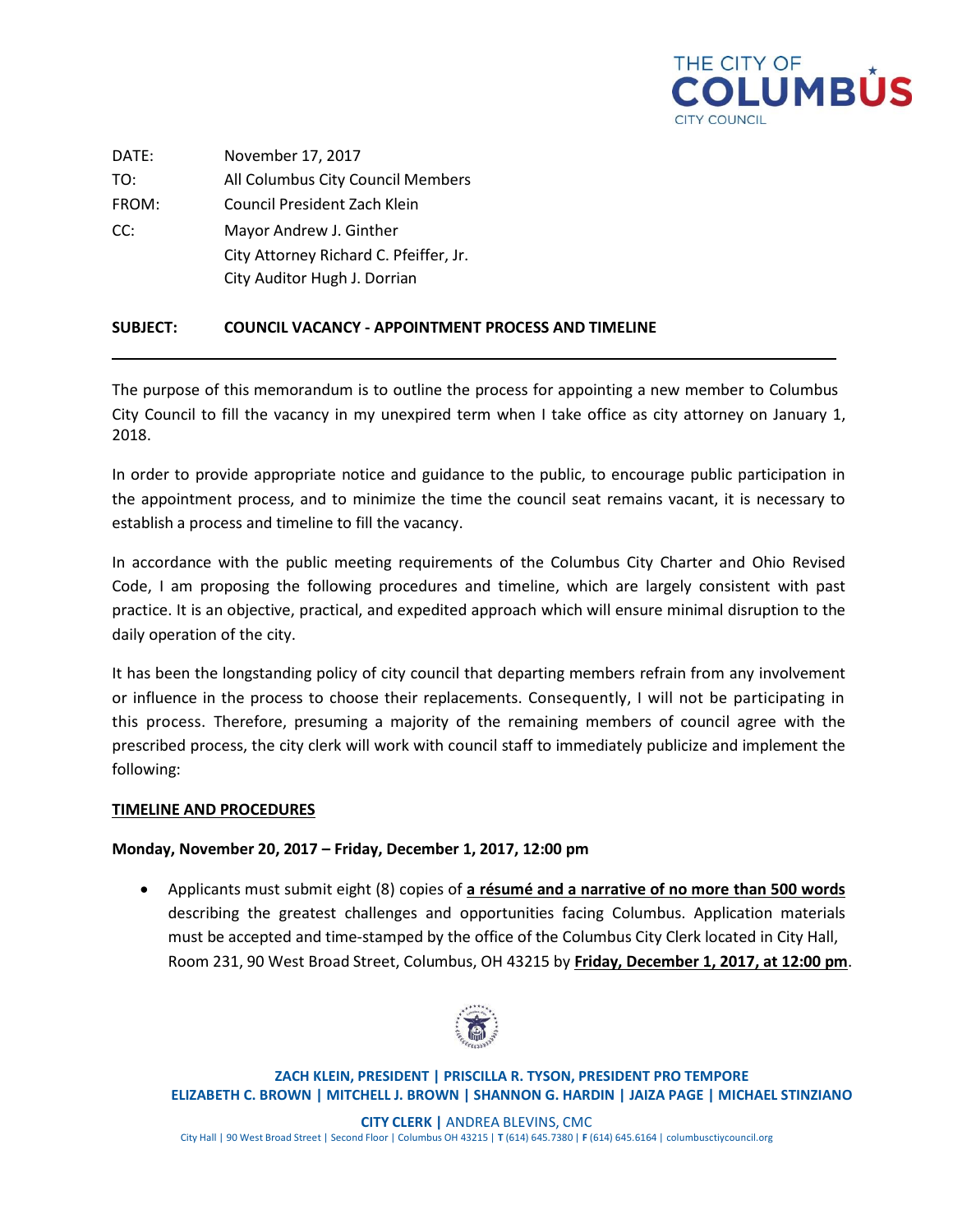- Emails and facsimiles will not be accepted. No exceptions will be made.
- All information submitted by the applicants is considered public record and shall be made available upon request.

## **Monday, December 4, 2017 – Thursday, December 14, 2017**

- Members of council who are participating in this process may, at their discretion, schedule individual interviews with applicants for the council vacancy.
- In order to provide ample time to schedule these individual meetings, the city clerk will distribute copies of application materials upon submission, daily, beginning Monday, November 20, 2017, and continuing through the application deadline.

### **Friday, December 15, 2015, 12:00 pm**

- After reviewing all application materials and conducting any individual interviews, each member of council (other than me) shall submit to the city clerk the names of no more than three (3) applicants who shall receive further consideration. The city clerk shall compile a list of all applicant names submitted who henceforth shall be considered finalists for the vacancy. The clerk shall then share the names of the finalists with all members of council (other than me), immediately notify the finalists, and begin scheduling interview appointments.
- The names of applicants who will receive further consideration, and any associated communications, shall be made available in original form upon request.

# **Monday, December 18, 2017, 12:00 pm\***

- A public meeting shall be held (with all required notices to be published in advance in the City Bulletin) in order to enter into executive session for the sole purpose of interviewing applicants. (Per 121.22 (G) of the Ohio [Revised](http://codes.ohio.gov/orc/121.22) Code, a "majority of a quorum" of members of council must decide "by a roll call vote" to hold an executive session).
- Minutes shall be maintained by the city clerk, and no decisions or straw votes shall be permitted during executive session.
- Once the interviews are completed, council members shall adjourn the executive session and resume the public meeting, which will subsequently be adjourned.
- Media and the public are free to attend the public portions of this meeting and may speak with any of the applicants before or after their interviews.
- Additional dates for public meetings to enter into executive session for the sole purpose of interviewing applicants may be scheduled in order to accommodate council members' schedules. Any such additional dates shall be properly noticed.